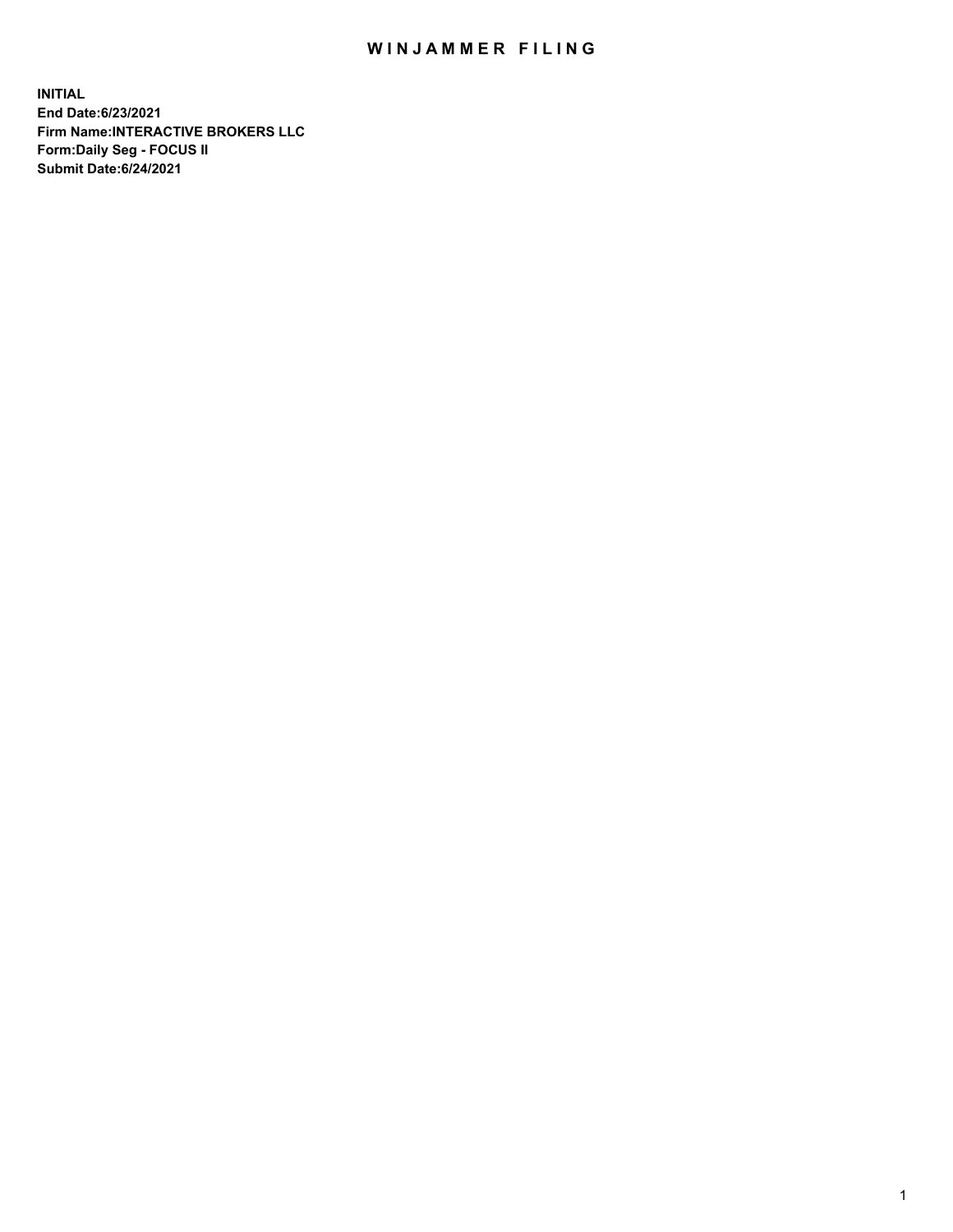**INITIAL End Date:6/23/2021 Firm Name:INTERACTIVE BROKERS LLC Form:Daily Seg - FOCUS II Submit Date:6/24/2021 Daily Segregation - Cover Page**

| Name of Company                                                                                                                                                                                                                                                                                                                | <b>INTERACTIVE BROKERS LLC</b>                                                   |
|--------------------------------------------------------------------------------------------------------------------------------------------------------------------------------------------------------------------------------------------------------------------------------------------------------------------------------|----------------------------------------------------------------------------------|
| <b>Contact Name</b>                                                                                                                                                                                                                                                                                                            | James Menicucci                                                                  |
| <b>Contact Phone Number</b>                                                                                                                                                                                                                                                                                                    | 203-618-8085                                                                     |
| <b>Contact Email Address</b>                                                                                                                                                                                                                                                                                                   | jmenicucci@interactivebrokers.c<br>om                                            |
| FCM's Customer Segregated Funds Residual Interest Target (choose one):<br>a. Minimum dollar amount: ; or<br>b. Minimum percentage of customer segregated funds required:% ; or<br>c. Dollar amount range between: and; or<br>d. Percentage range of customer segregated funds required between:% and%.                         | <u>0</u><br>$\overline{\mathbf{0}}$<br>155,000,000 245,000,000<br>0 <sub>0</sub> |
| FCM's Customer Secured Amount Funds Residual Interest Target (choose one):<br>a. Minimum dollar amount: ; or<br>b. Minimum percentage of customer secured funds required:% ; or<br>c. Dollar amount range between: and; or<br>d. Percentage range of customer secured funds required between:% and%.                           | <u>0</u><br>$\overline{\mathbf{0}}$<br>80,000,000 120,000,000<br>0 <sub>0</sub>  |
| FCM's Cleared Swaps Customer Collateral Residual Interest Target (choose one):<br>a. Minimum dollar amount: ; or<br>b. Minimum percentage of cleared swaps customer collateral required:% ; or<br>c. Dollar amount range between: and; or<br>d. Percentage range of cleared swaps customer collateral required between:% and%. | <u>0</u><br>$\underline{\mathbf{0}}$<br>0 <sub>0</sub><br>0 <sub>0</sub>         |

Attach supporting documents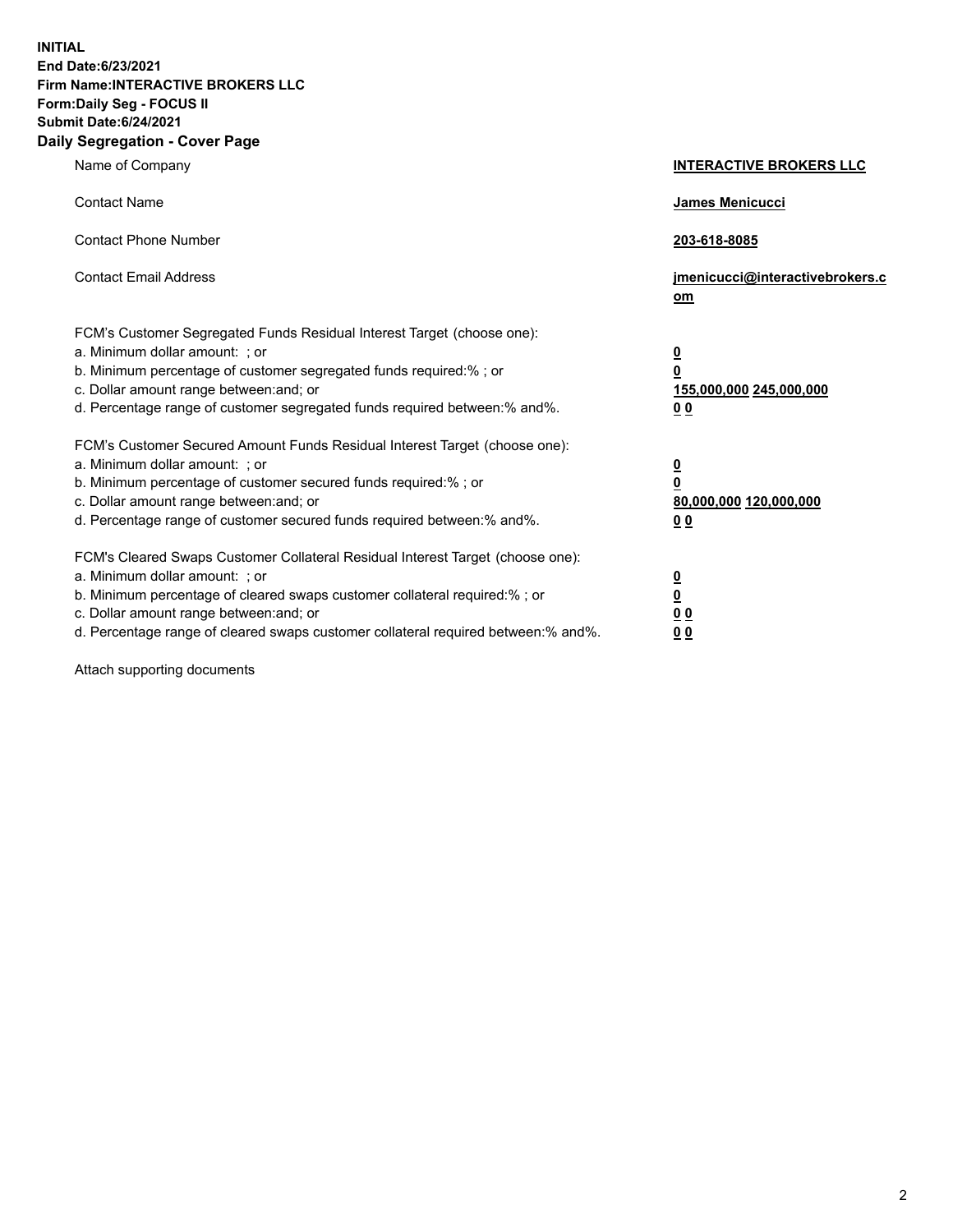## **INITIAL End Date:6/23/2021 Firm Name:INTERACTIVE BROKERS LLC Form:Daily Seg - FOCUS II Submit Date:6/24/2021 Daily Segregation - Secured Amounts**

|     | Dally Segregation - Secured Amounts                                                         |                                   |
|-----|---------------------------------------------------------------------------------------------|-----------------------------------|
|     | Foreign Futures and Foreign Options Secured Amounts                                         |                                   |
|     | Amount required to be set aside pursuant to law, rule or regulation of a foreign            | $0$ [7305]                        |
|     | government or a rule of a self-regulatory organization authorized thereunder                |                                   |
| 1.  | Net ledger balance - Foreign Futures and Foreign Option Trading - All Customers             |                                   |
|     | A. Cash                                                                                     | 514,362,077 [7315]                |
|     | B. Securities (at market)                                                                   | $0$ [7317]                        |
| 2.  | Net unrealized profit (loss) in open futures contracts traded on a foreign board of trade   | -2,766,765 <sup>[7325]</sup>      |
| 3.  | Exchange traded options                                                                     |                                   |
|     | a. Market value of open option contracts purchased on a foreign board of trade              | 102,491 [7335]                    |
|     | b. Market value of open contracts granted (sold) on a foreign board of trade                | $-13,014$ [7337]                  |
| 4.  | Net equity (deficit) (add lines 1. 2. and 3.)                                               | 511,684,789 [7345]                |
| 5.  | Account liquidating to a deficit and account with a debit balances - gross amount           | 14,091 [7351]                     |
|     | Less: amount offset by customer owned securities                                            | 0 [7352] 14,091 [7354]            |
| 6.  | Amount required to be set aside as the secured amount - Net Liquidating Equity              | 511,698,880 [7355]                |
|     | Method (add lines 4 and 5)                                                                  |                                   |
| 7.  | Greater of amount required to be set aside pursuant to foreign jurisdiction (above) or line | 511,698,880 [7360]                |
|     | 6.                                                                                          |                                   |
|     | FUNDS DEPOSITED IN SEPARATE REGULATION 30.7 ACCOUNTS                                        |                                   |
| 1.  | Cash in banks                                                                               |                                   |
|     | A. Banks located in the United States                                                       | 85,038,693 [7500]                 |
|     | B. Other banks qualified under Regulation 30.7                                              | 0 [7520] 85,038,693 [7530]        |
| 2.  | Securities                                                                                  |                                   |
|     | A. In safekeeping with banks located in the United States                                   | 299,988,000 [7540]                |
|     | B. In safekeeping with other banks qualified under Regulation 30.7                          | 0 [7560] 299,988,000 [7570]       |
| 3.  | Equities with registered futures commission merchants                                       |                                   |
|     | A. Cash                                                                                     | $0$ [7580]                        |
|     | <b>B.</b> Securities                                                                        | $0$ [7590]                        |
|     | C. Unrealized gain (loss) on open futures contracts                                         | $0$ [7600]                        |
|     | D. Value of long option contracts                                                           | $0$ [7610]                        |
|     | E. Value of short option contracts                                                          |                                   |
| 4.  |                                                                                             | 0 [7615] 0 [7620]                 |
|     | Amounts held by clearing organizations of foreign boards of trade<br>A. Cash                |                                   |
|     | <b>B.</b> Securities                                                                        | $0$ [7640]                        |
|     |                                                                                             | $0$ [7650]                        |
|     | C. Amount due to (from) clearing organization - daily variation                             | $0$ [7660]                        |
|     | D. Value of long option contracts                                                           | $0$ [7670]                        |
|     | E. Value of short option contracts                                                          | 0 [7675] 0 [7680]                 |
| 5.  | Amounts held by members of foreign boards of trade                                          |                                   |
|     | A. Cash                                                                                     | 252,341,594 [7700]                |
|     | <b>B.</b> Securities                                                                        | $0$ [7710]                        |
|     | C. Unrealized gain (loss) on open futures contracts                                         | $-3,195,549$ [7720]               |
|     | D. Value of long option contracts                                                           | 102,491 [7730]                    |
|     | E. Value of short option contracts                                                          | -13,014 [7735] 249,235,522 [7740] |
| 6.  | Amounts with other depositories designated by a foreign board of trade                      | $0$ [7760]                        |
| 7.  | Segregated funds on hand                                                                    | $0$ [7765]                        |
| 8.  | Total funds in separate section 30.7 accounts                                               | 634,262,215 [7770]                |
| 9.  | Excess (deficiency) Set Aside for Secured Amount (subtract line 7 Secured Statement         | 122,563,335 [7380]                |
|     | Page 1 from Line 8)                                                                         |                                   |
| 10. | Management Target Amount for Excess funds in separate section 30.7 accounts                 | 80,000,000 [7780]                 |
| 11. | Excess (deficiency) funds in separate 30.7 accounts over (under) Management Target          | 42,563,335 [7785]                 |
|     |                                                                                             |                                   |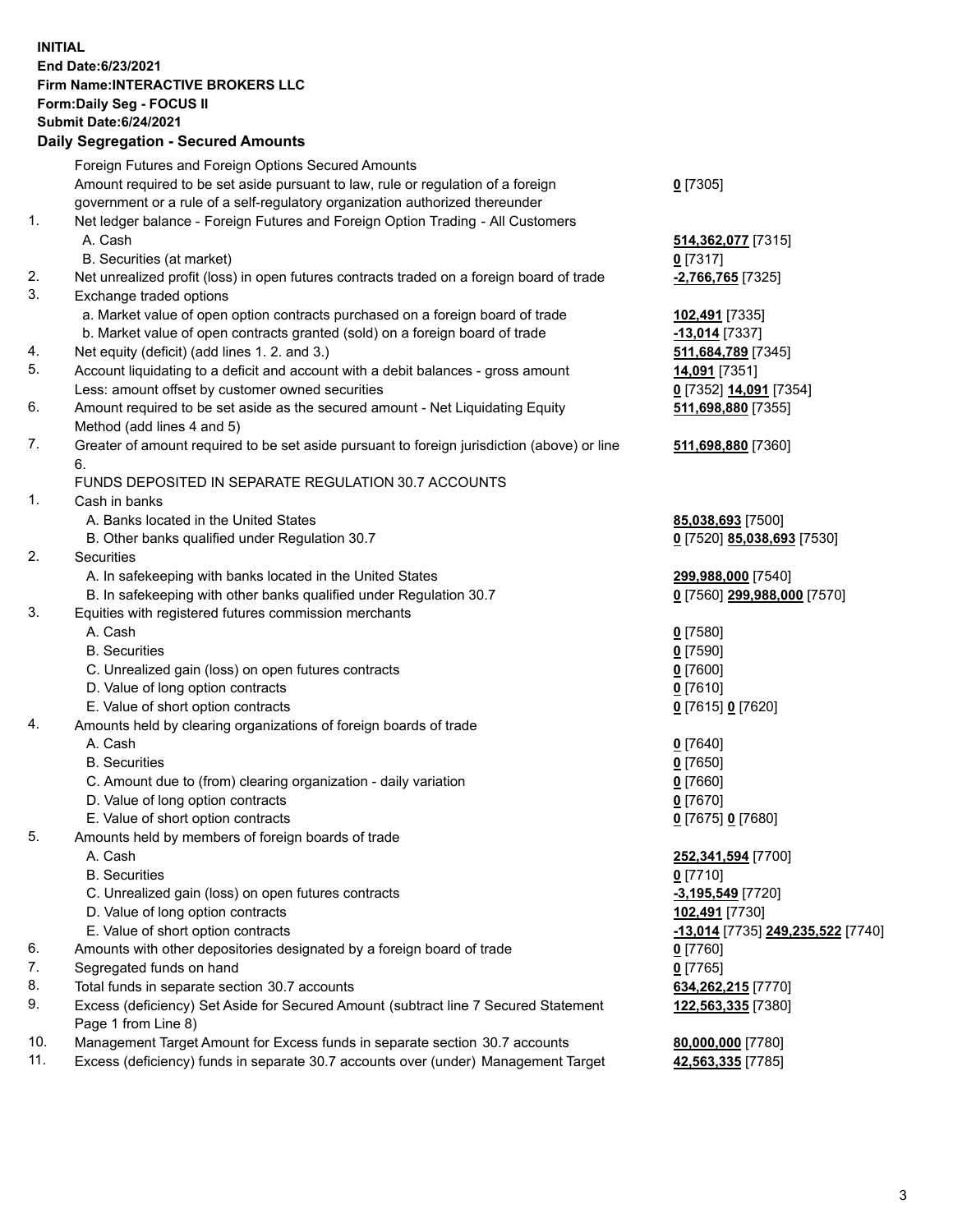**INITIAL End Date:6/23/2021 Firm Name:INTERACTIVE BROKERS LLC Form:Daily Seg - FOCUS II Submit Date:6/24/2021 Daily Segregation - Segregation Statement** SEGREGATION REQUIREMENTS(Section 4d(2) of the CEAct) 1. Net ledger balance A. Cash **6,687,235,392** [7010] B. Securities (at market) **0** [7020] 2. Net unrealized profit (loss) in open futures contracts traded on a contract market **56,594,938** [7030] 3. Exchange traded options A. Add market value of open option contracts purchased on a contract market **279,423,262** [7032] B. Deduct market value of open option contracts granted (sold) on a contract market **-223,795,643** [7033] 4. Net equity (deficit) (add lines 1, 2 and 3) **6,799,457,949** [7040] 5. Accounts liquidating to a deficit and accounts with debit balances - gross amount **1,248,395** [7045] Less: amount offset by customer securities **0** [7047] **1,248,395** [7050] 6. Amount required to be segregated (add lines 4 and 5) **6,800,706,344** [7060] FUNDS IN SEGREGATED ACCOUNTS 7. Deposited in segregated funds bank accounts A. Cash **1,350,467,269** [7070] B. Securities representing investments of customers' funds (at market) **3,337,387,125** [7080] C. Securities held for particular customers or option customers in lieu of cash (at market) **0** [7090] 8. Margins on deposit with derivatives clearing organizations of contract markets A. Cash **1,985,722,414** [7100] B. Securities representing investments of customers' funds (at market) **284,047,664** [7110] C. Securities held for particular customers or option customers in lieu of cash (at market) **0** [7120] 9. Net settlement from (to) derivatives clearing organizations of contract markets **-7,830,467** [7130] 10. Exchange traded options A. Value of open long option contracts **278,934,283** [7132] B. Value of open short option contracts **-223,414,334** [7133] 11. Net equities with other FCMs A. Net liquidating equity **0** [7140] B. Securities representing investments of customers' funds (at market) **0** [7160] C. Securities held for particular customers or option customers in lieu of cash (at market) **0** [7170] 12. Segregated funds on hand **0** [7150] 13. Total amount in segregation (add lines 7 through 12) **7,005,313,954** [7180] 14. Excess (deficiency) funds in segregation (subtract line 6 from line 13) **204,607,610** [7190] 15. Management Target Amount for Excess funds in segregation **155,000,000** [7194]

16. Excess (deficiency) funds in segregation over (under) Management Target Amount Excess

**49,607,610** [7198]